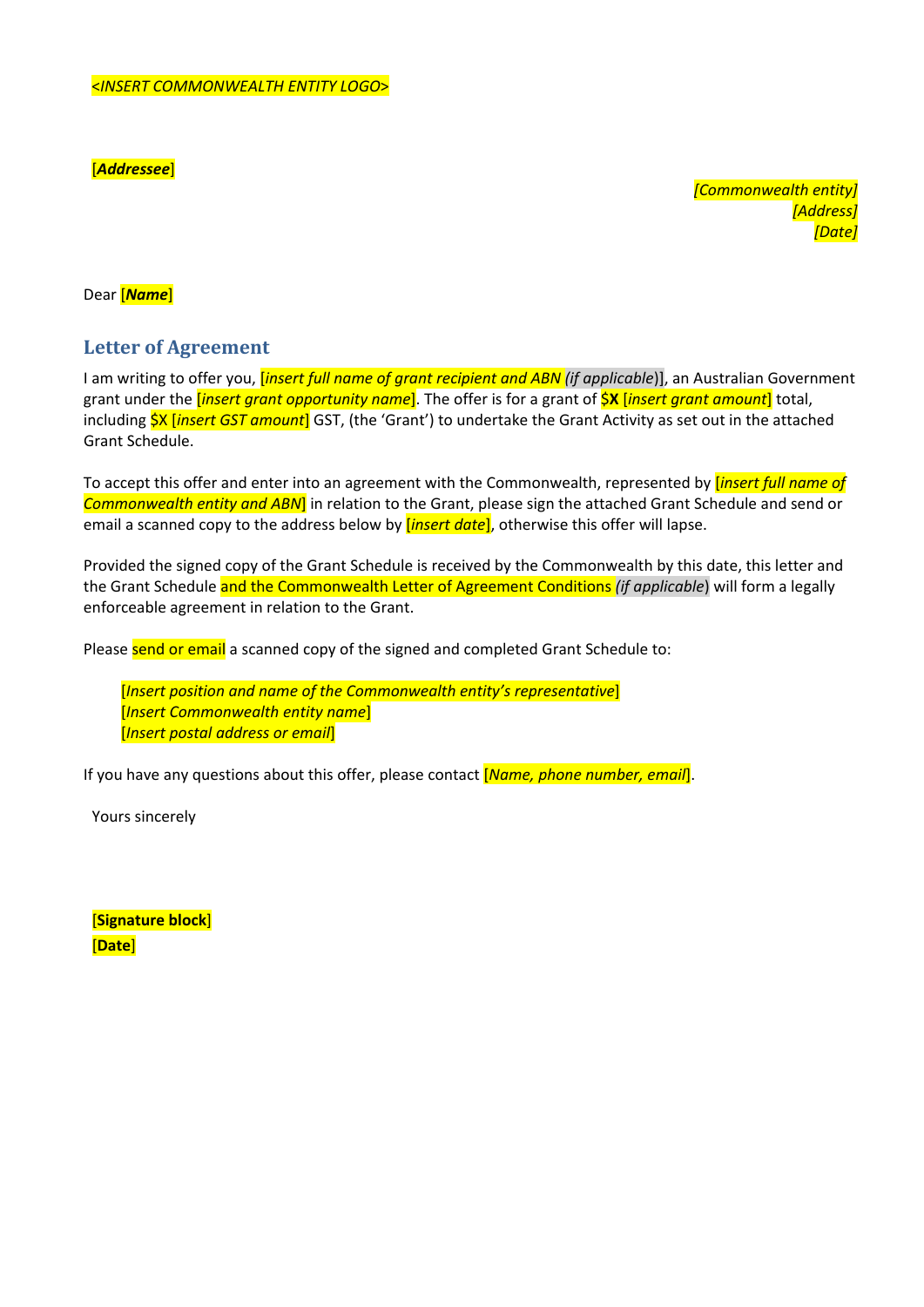# **Option A –Letter of Agreement Conditions not to be attached**

## **Grant Schedule**

## **Grant**

The amount of the Grant is \$**X** [*insert grant amount*] total, including \$X [*insert GST amount*] GST. [*Where appropriate, include details of timing for payments, linking to relevant parts of the Grant Activity*].

Where the Commonwealth will issue a Recipient Created Tax Invoice to the Grantee, insert the following provision (in which case the Commonwealth would not request a tax invoice from the Grantee under clause 4.2 of the Commonwealth Letter of Agreement Conditions).

The parties acknowledge and agree that they are each registered for GST purposes, have each quoted their Australian Business Number to the other and must notify the other of any changes in their GST status. The Grantee agrees that the Commonwealth will issue the Grantee with a recipient created tax invoice, and the Grantee will not issue any tax invoices, for any taxable supply the Grantee makes under this Agreement.

Where no GST is payable include the following text depending on the circumstances. Be sure to check with your CFO or Legal Services Branch before including these words or if there is any suggestion from a Grantee that GST does not or should not apply.

The parties acknowledge that [in accordance with section 9‐17 of the *A New Tax System (Goods and Services Tax) Act 1999*, no GST is payable in relation to this Grant] OR [the Grantee is not and is not required to be registered for the purposes of GST in accordance with the *A New Tax System (Goods and Services Tax) Act 1999*].

Subject to the Grantee's compliance with this Agreement, payment(s) will be made into the following bank account:

| <b>Account Name:</b>   |  |
|------------------------|--|
| <b>Account Number:</b> |  |
| <b>BSB Number:</b>     |  |
| <b>Bank Name:</b>      |  |

## **Grant Activity**

[Insert a full description of the Grant Activity including the intended outcomes. Be sure to include any timeframes for the Grant Activity, such as start and end dates, and any reporting requirements. If relevant, include the form of any acknowledgement you want the Grantee to use].

## **Other conditions**

[Example grant conditions. Delete/alter as required].

## **Spending the Grant**

Within [**XX**] days of completing the above Grant Activity, the Grantee must provide the [*insert name of the Commonwealth entity*] with:

- a signed statement verifying that any money received from the [*insert full name of the Commonwealth entity*] has been spent in accordance with this letter; and/or
- receipt/s demonstrating that any money received from the [*insert full name of the Commonwealth entity*] has been spent in accordance with this letter; and/or
- repayment of any grant amount that has not been spent in accordance with this letter, or is additional to requirements, unless agreed otherwise in writing by the [*insert full name of the Commonwealth entity*].

### **Governing** Law

This Agreement is governed by the law of [*insert jurisdiction*].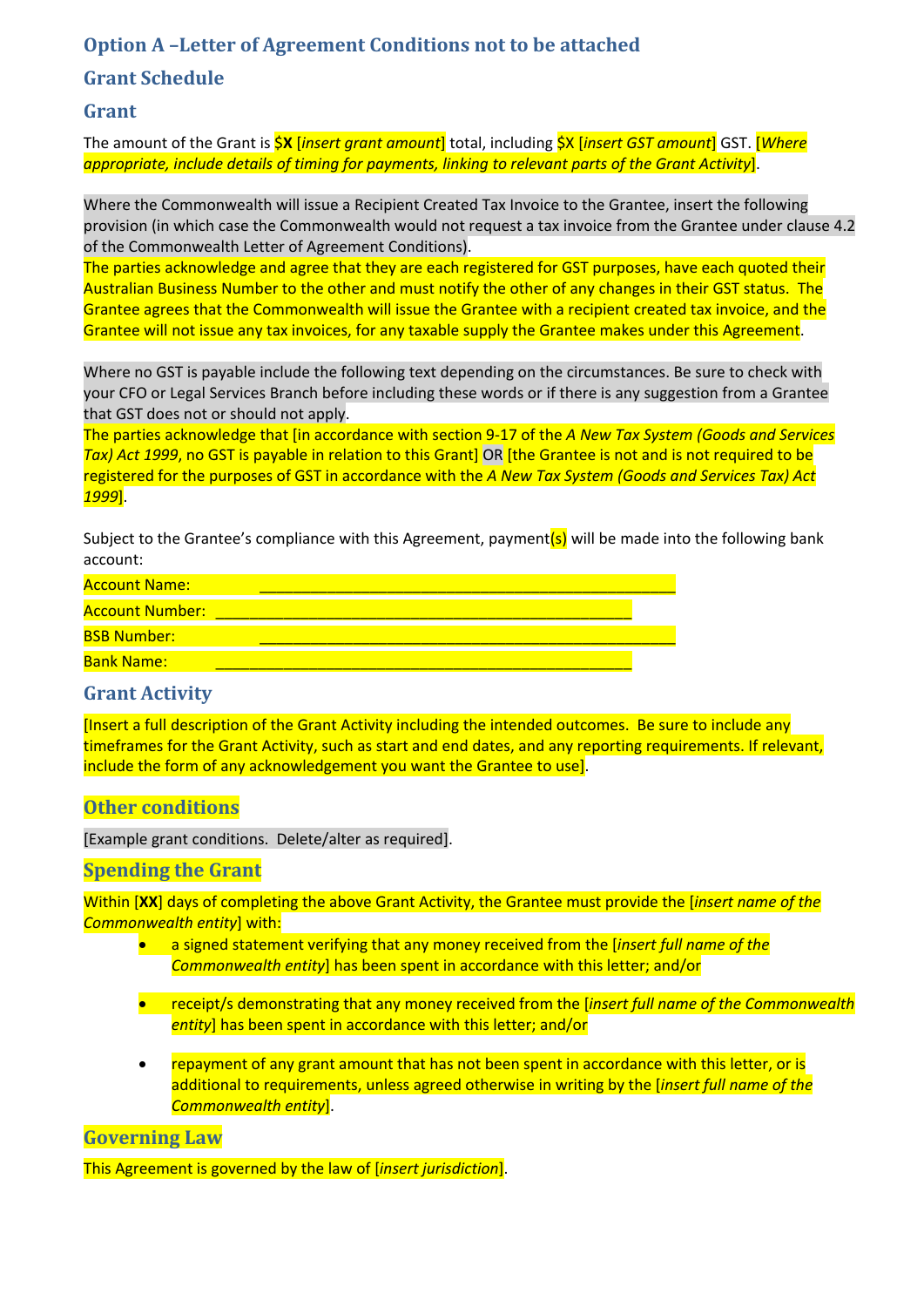# **Record Keeping**

The Grantee agrees to maintain records of the performance of the Grant Activity and the expenditure of the Grant for a period of [[[*insert*] months] OR [[*insert*] years]] after completing the Grant Activity and to make them available to the Commonwealth on request.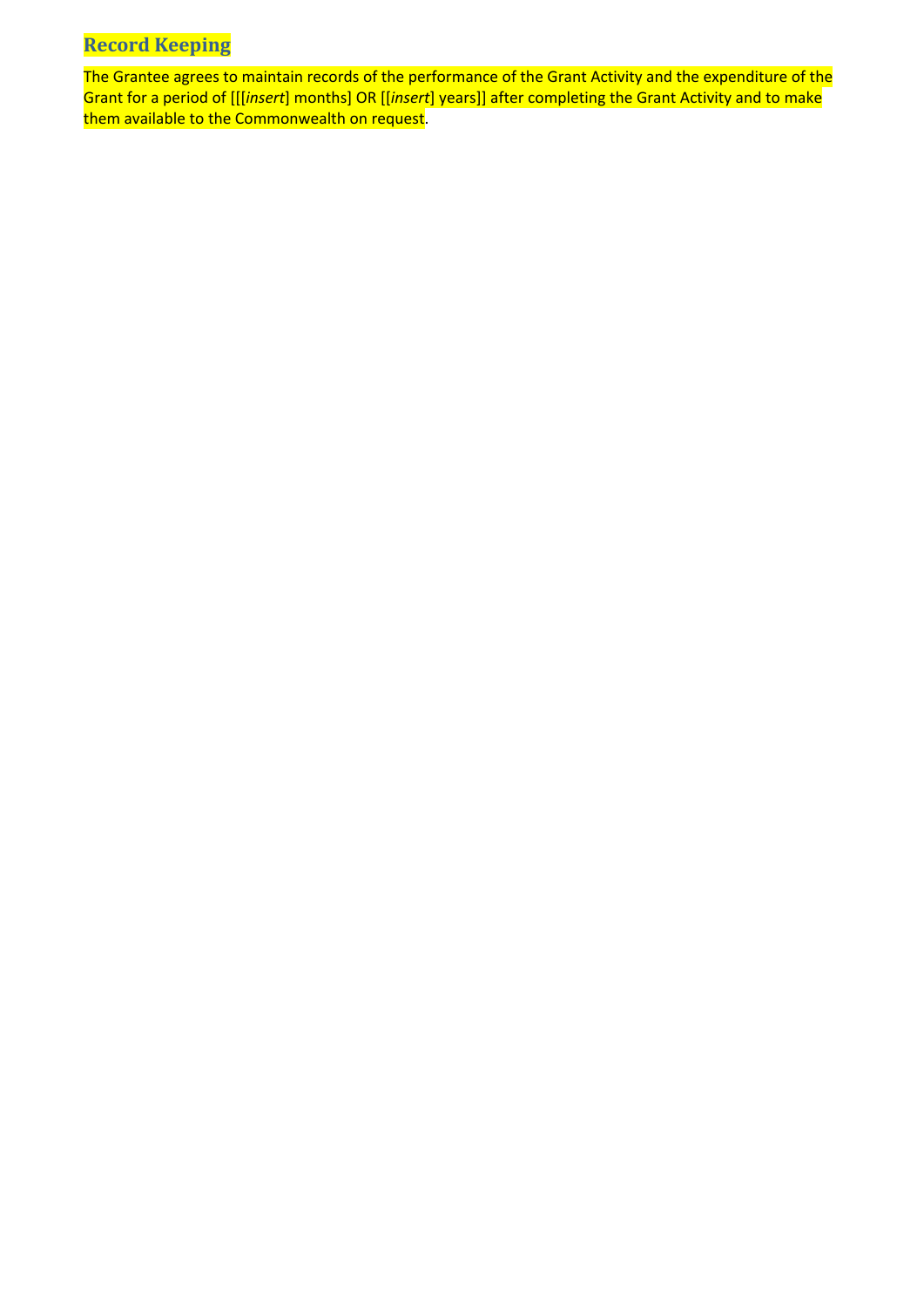## **Option B –Letter of Agreement Conditions to be attached**

## **Grant Schedule**

## **Grant**

The amount of the Grant is \$**X** [*insert grant amount*] total, including \$X [*insert GST amount*] GST. [*Where appropriate, include details of timing for payments, linking to relevant parts of the Grant Activity*]

Where the Commonwealth will issue a Recipient Created Tax Invoice to the Grantee, insert the following provision (in which case the Commonwealth would not request a tax invoice from the Grantee under clause 4.2 of the Commonwealth Letter of Agreement Conditions).

The parties acknowledge and agree that they are each registered for GST purposes, have each quoted their Australian Business Number to the other and must notify the other of any changes in their GST status. The Grantee agrees that the Commonwealth will issue the Grantee with a recipient created tax invoice, and the Grantee will not issue any tax invoices, for any taxable supply the Grantee makes under this Agreement. Where no GST is payable include the following text depending on the circumstances. Be sure to check with your CFO or Legal Services Branch before including these words or if there is any suggestion from a Grantee that GST does not or should not apply.

The parties acknowledge that [in accordance with section 9‐17 of the *A New Tax System (Goods and Services Tax) Act* 1999, no GST is payable in relation to this Grant] OR [the Grantee is not and is not required to be registered for the purposes of GST in accordance with the *A New Tax System (Goods and Services Tax) Act 1999*.]

Subject to the Grantee's compliance with this Agreement, payment<sup>(s)</sup> will be made into the following bank account:

| <b>Account Name:</b>   |  |
|------------------------|--|
| <b>Account Number:</b> |  |
| <b>BSB Number:</b>     |  |
| <b>Bank Name:</b>      |  |

The Grant must be held in an account in the Grantee's name and which the Grantee controls, with an authorised deposit‐taking institution authorised under the [*Banking Act 1959* (Cth)/ law of [*insert jurisdiction*]].

## **Grant Activity**

[*Insert a full description of the Grant Activity including the intended outcomes. Be sure to include any* timeframes for the Grant Activity, such as start and end dates, and any Grant Activity milestones and reporting requirements. Include details of any specific requirements relevant to the Grant Activity, such as qualifications *for personnel, specific reporting, documentation or record keeping etc. If relevant, include the form of any acknowledgement you want the Grantee to use*].

The Agreement will end once the Commonwealth accepts a signed statement from the Grantee that meets the requirements of clause 5 of the *Commonwealth Letter of Agreement Conditions*.

## **Governing law**

This Agreement is governed by the law of [*insert jurisdiction*].

## **Record Keeping**

The Grantee agrees to maintain records under clause 7 of the Commonwealth Letter of Agreement Conditions for [[*insert*] months] OR [[*insert*] years] after completing the Grant Activity.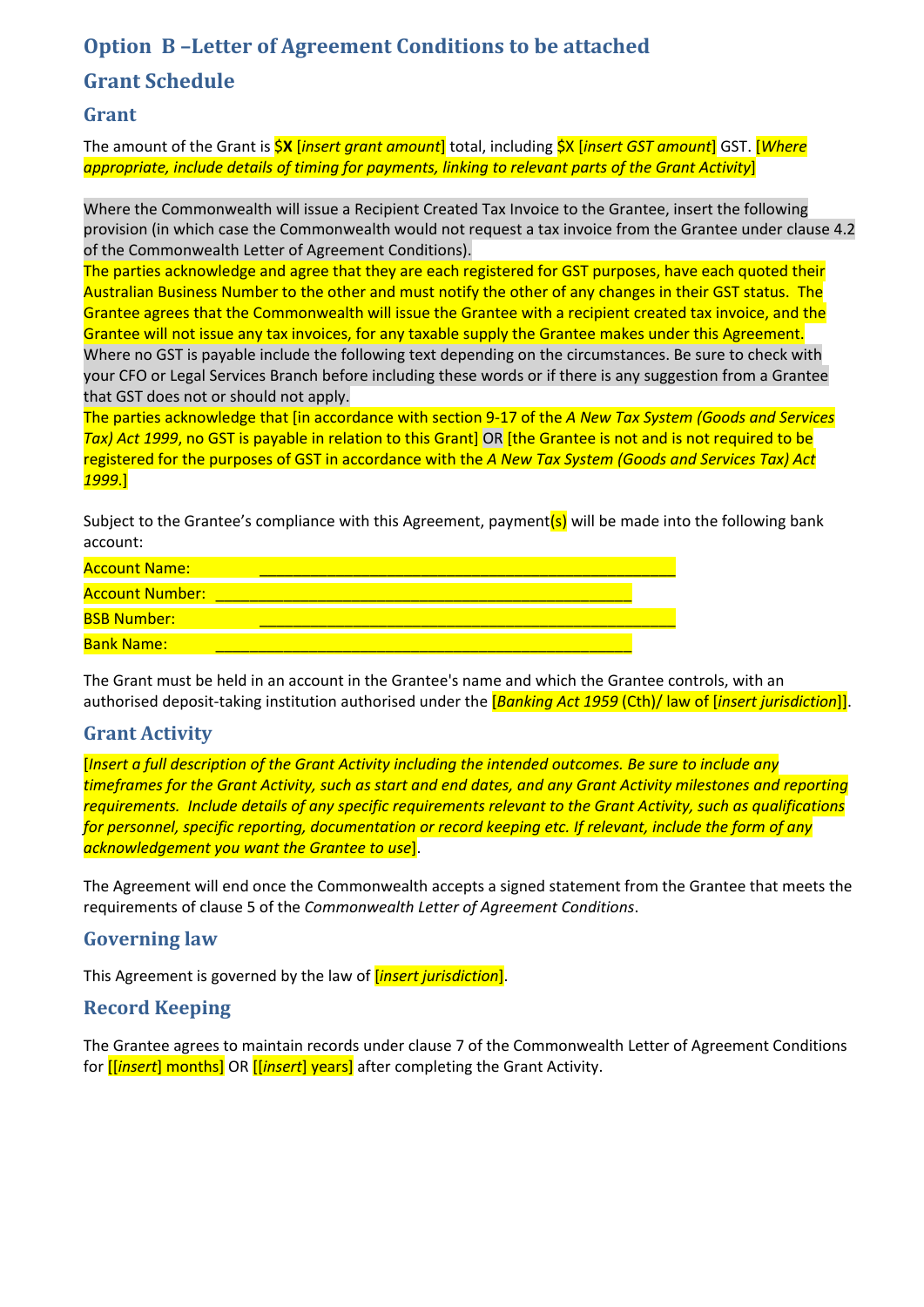## **Commonwealth Letter of Agreement Conditions**

#### **1. Undertaking the Grant Activity**

1.1 The Grantee agrees to use the Grant and undertake the Grant Activity in accordance with this Agreement.

#### 1.2 The Grantee must meet the eligibility requirements relating to the National Redress Scheme (www.nationalredress.gov.au) set out under the relevant

grant opportunity guidelines at all times during the term of this Agreement.

#### **2. Acknowledgements**

The Grantee agrees to acknowledge the Commonwealth's support in any material published in connection with this Agreement and agrees to use any form of acknowledgment the Commonwealth reasonably specifies.

#### **3. Notices**

The Grantee agrees to promptly notify the Commonwealth of anything reasonably likely to affect the performance of the Grant Activity, including any actual, perceived or potential conflict of interest which could affect the Grantee's performance of this Agreement and to take action to resolve the conflict.

#### **4. Payment of the Grant**

4.1 The Commonwealth agrees to pay the Grant to the Grantee in accordance with this Agreement.

4.2 The parties agree that the amount of the Grant is inclusive of any GST payable and the Grantee agrees to pay all taxes, duties and government charges in connection with the performance of this Agreement. The Grantee must on request provide the Commonwealth with a tax invoice before the Commonwealth is obliged to pay any amount under this Agreement.

#### **5. Spending the Grant**

The Grantee agrees to spend the Grant for the sole purpose of undertaking the Grant Activity, and to provide a statement, in the form required by the Commonwealth and signed by the Grantee, verifying that the Grant Activity has been undertaken and the Grant was spent in accordance with this Agreement.

#### **6. Repayment**

If any of the Grant amount has been spent other than in accordance with this Agreement or on expiration or termination of this Agreement is additional to the requirements of the Grant Activity, the Grantee agrees to repay that amount to the Commonwealth, unless the Commonwealth agrees in writing otherwise.

#### **7. Record keeping**

The Grantee agrees to maintain records of the performance of the Grant Activity and the expenditure of the Grant for the period specified in the Grant Schedule and to make them available to the Commonwealth on request.

#### **8. Privacy**

When dealing with Personal Information (as defined in the *Privacy Act 1988*) in carrying out the Grant Activity, the Grantee agrees not to do anything which, if done by the Commonwealth, would be a breach of the *Privacy Act 1988*.

#### **9. Grant Activity material**

The Grantee gives (or procures for) the Commonwealth a non‐exclusive, irrevocable, royalty‐free licence to use, reproduce, communicate, publish and adapt all material that is provided to the Commonwealth under this Agreement. This includes a right to sub‐license that material.

#### **10. Confidentiality**

A party agrees not to disclose the other's confidential information without its prior written consent unless required or authorised by law or Parliament.

#### **11. Insurance**

The Grantee agrees to maintain adequate insurance for the duration of this Agreement and provide the Commonwealth with proof when requested.

#### **12. Licences and approvals**

The Grantee must ensure that all persons engaged to work on the Grant Activity obtain and maintain all relevant licences, registrations or other approvals required by applicable laws or as directed by the Commonwealth, including but not limited to police checks, Working With Children checks and Working with Vulnerable People checks. The Grantee must ensure that any subcontract entered into by the Grantee for the purposes of this Agreement imposes these same obligations on the subcontractor and requires the subcontractor to include these obligations in any secondary subcontracts.

#### **13. Dispute resolution**

13.1 The parties agree not to initiate legal proceedings in relation to a dispute unless they have tried and failed to resolve the dispute by negotiation.

13.2 The parties agree to continue to perform their respective obligations under this Agreement where a dispute exists.

13.3 The procedure for dispute resolution does not apply to action relating to termination or urgent litigation.

#### **14. Termination for default**

The Commonwealth may terminate this Agreement by notice where it reasonably believes the Grantee:

- (a) has breached this Agreement; or
- (b) has provided false or misleading statements in their application for the Grant; or
- (c) has become bankrupt or insolvent, entered into a scheme of arrangement with creditors, or come under any form of external administration.

The Commonwealth will not be required to make any further payments of the Grant after the termination of the Agreement.

#### **15. General provisions**

15.1 A party is not by virtue of this Agreement an employee, agent or partner of the other party.

15.2 This Agreement may only be varied by the parties' signed written agreement.

15.3 Clauses 5 (Spending of the Grant), 6 (Repayment), 7 (Record keeping), and 9 (Grant Activity material) survive the expiry or termination of this Agreement.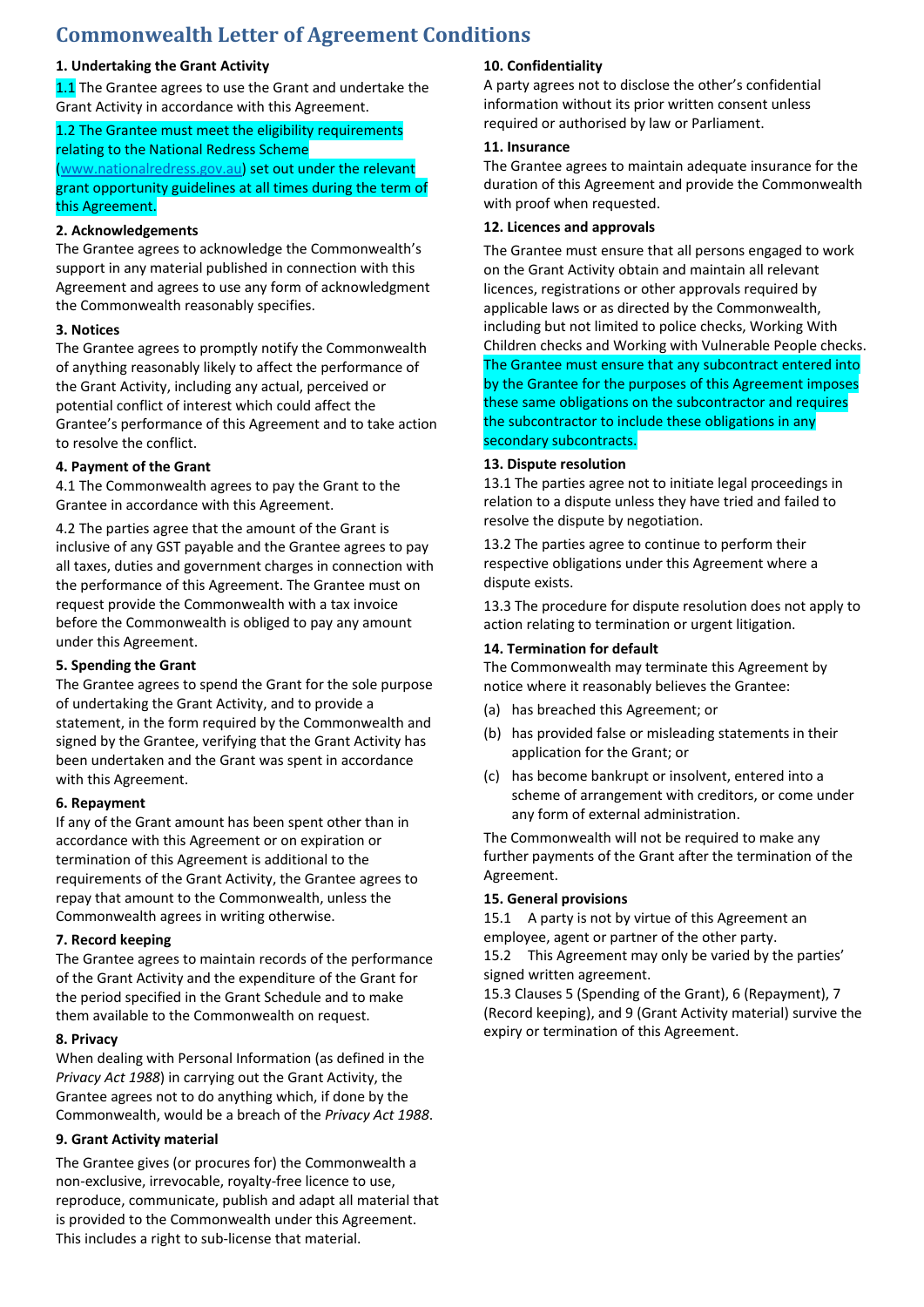## **Signatures**

### **Executed as an agreement:**

[Select or insert the appropriate signature block depending on the nature of the Grantee. Delete all signature blocks that are not used.]

[*Insert full name of recipient and ABN (if applicable)*] (the '**Grantee'**) agrees to use the Grant to undertake the Grant Activity in accordance with this letter and the Grant Schedule and the enclosed Commonwealth Letter of Agreement Conditions, which together form the Agreement between the Grantee and the Commonwealth in relation to the Grant.

## **Grantee:**

#### [If Grantee is an Individual]

| <b>Full legal name of the Grantee:</b> | [insert name of the Grantee and any ABN] |
|----------------------------------------|------------------------------------------|
| <b>Signatory Name:</b>                 |                                          |
| (print)                                |                                          |
| Signature and date:                    |                                          |
|                                        |                                          |
| <b>Witness Name:</b>                   |                                          |
| (print)                                |                                          |
| <b>Signature and date:</b>             |                                          |
|                                        |                                          |

#### [OR]

### **[If Grantee is a Company]**

| <b>Full legal name of Grantee:</b>                                        | [insert registered name of company and any ABN,<br><b>ACN or ARBN followed by any business name under</b><br>which the company trades] |
|---------------------------------------------------------------------------|----------------------------------------------------------------------------------------------------------------------------------------|
| Director's Name:<br>(print)<br>Signature and date:                        |                                                                                                                                        |
| <b>Director/Company Secretary Name:</b><br>(print)<br>Signature and date: |                                                                                                                                        |

### [OR]

### If Grantee is an Incorporated Association]

| <b>Full legal name of the Grantee:</b>  | [insert registered name of incorporated association |
|-----------------------------------------|-----------------------------------------------------|
|                                         | and any ABN or other registration number]           |
| <b>Public Officer's Name:</b>           |                                                     |
| (print)                                 |                                                     |
| Signature and date:                     |                                                     |
|                                         |                                                     |
| <b>Committee Member/Secretary Name:</b> |                                                     |
| (print)                                 |                                                     |
| Signature and date:                     |                                                     |
|                                         |                                                     |
|                                         |                                                     |